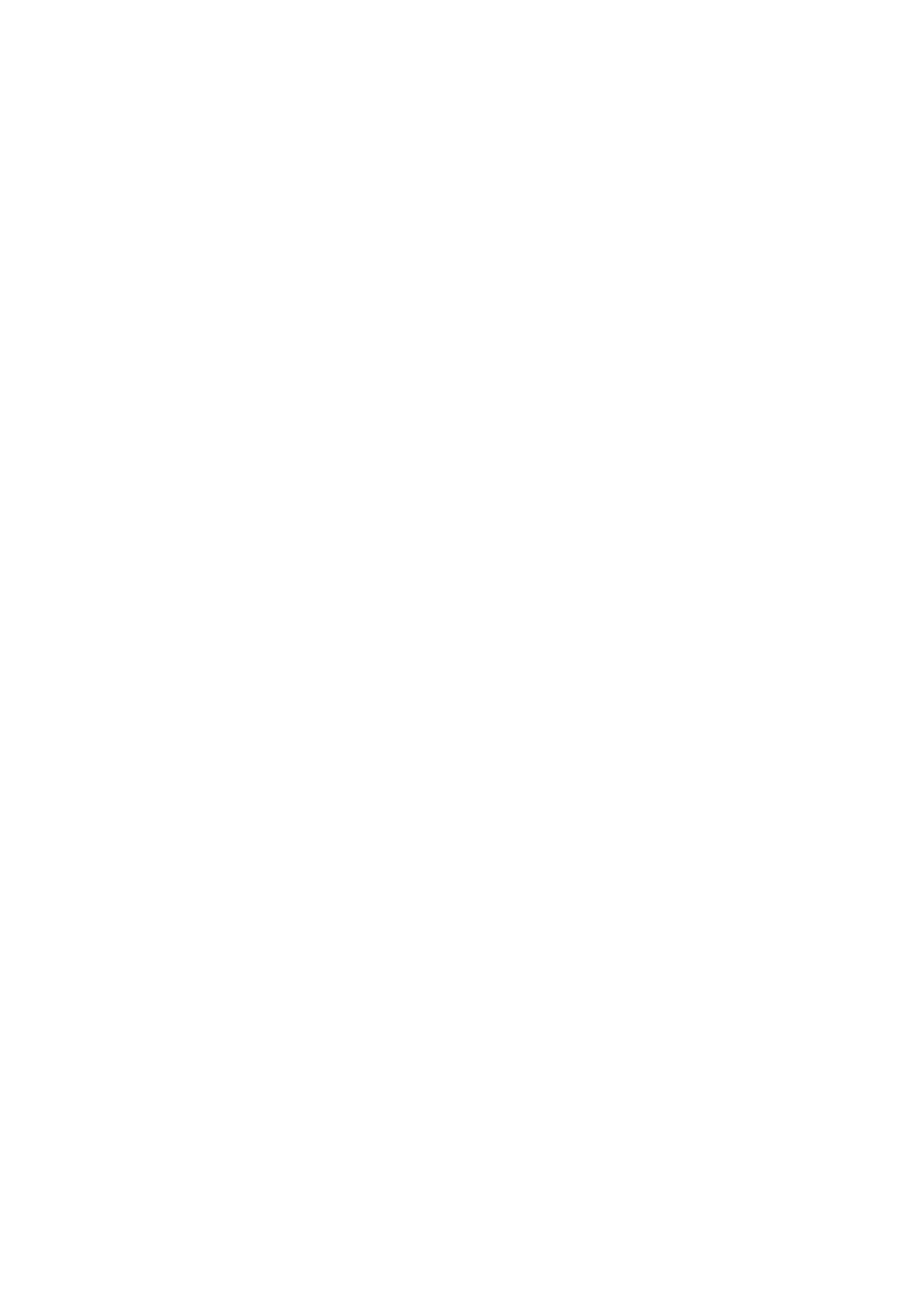INSTITUTE OF ARCHAEOLOGY AND ART HISTORY CLUJ-NAPOCA

NATIONAL MUSEUM OF UNION ALBA IULIA

#### COINS FROM ROMAN SITES AND COLLECTIONS OF ROMAN COINS FROM ROMANIA

editor Cristian Găzdac

### VOL. XIV

# **COUNTERFEITING FOR HOARDING?**

The Roman Hoard Ulpia Traiana Sarmizegetusa 2006

## **FALSIFICARE PENTRU TEZAURIZARE?**

## Tezaurul roman Ulpia Traiana Sarmizegetusa 2006

CRISTIAN GĂZDAC OVIDIU OARGĂ

Mega Publishing House Cluj‑Napoca 2020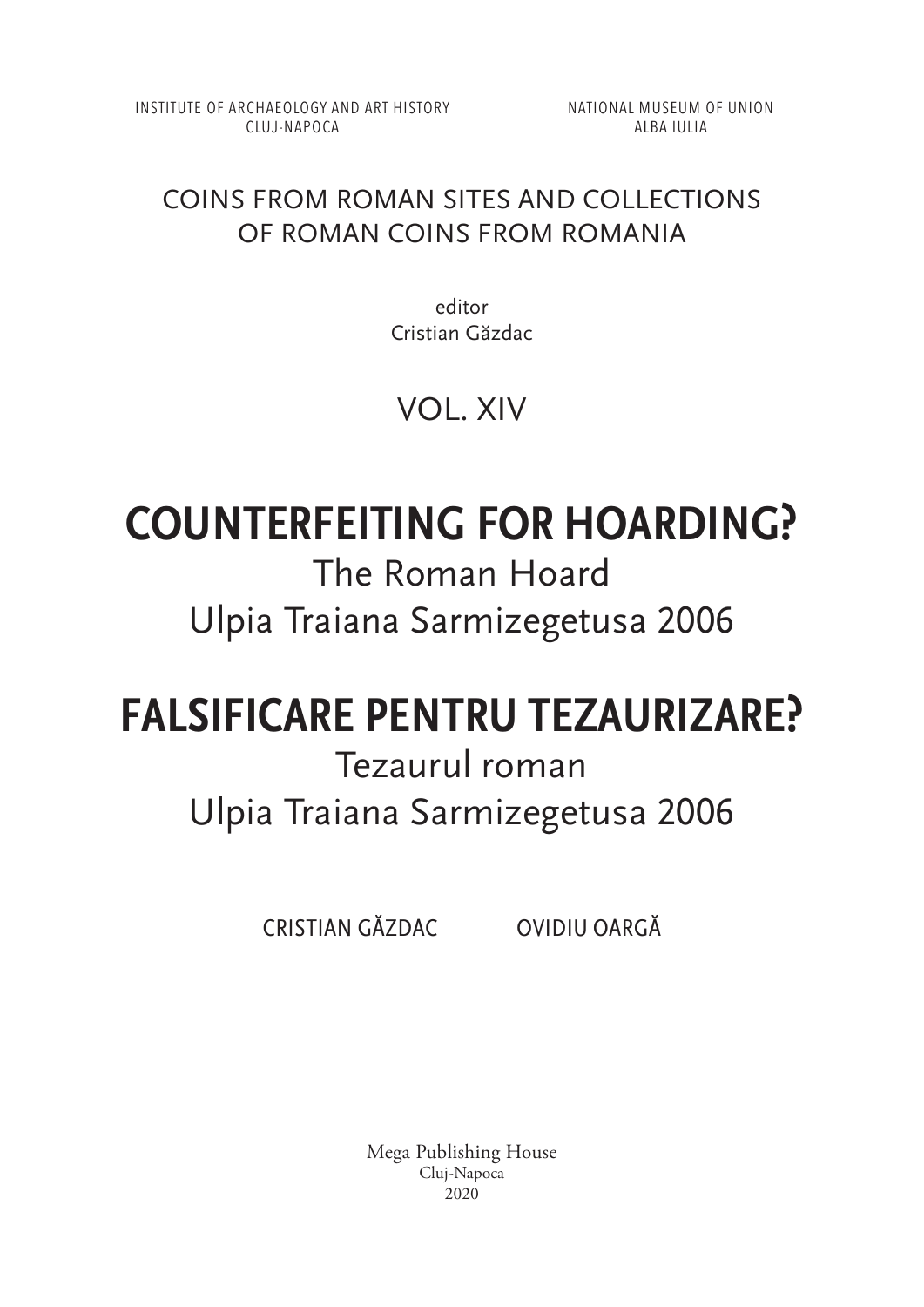This work was supported by a grant of the Romanian National Authority for Scientific Research, UEFISCDI, project number PN-III-P4-ID-PCE–2016-0021

> ISBN 978-606-020-259-2 Descrierea CIP este disponibilă la Biblioteca Națională a României.

> > DTP şi copertă: Francisc Baja

© Cristian Găzdac, Ovidiu Oargă, 2020

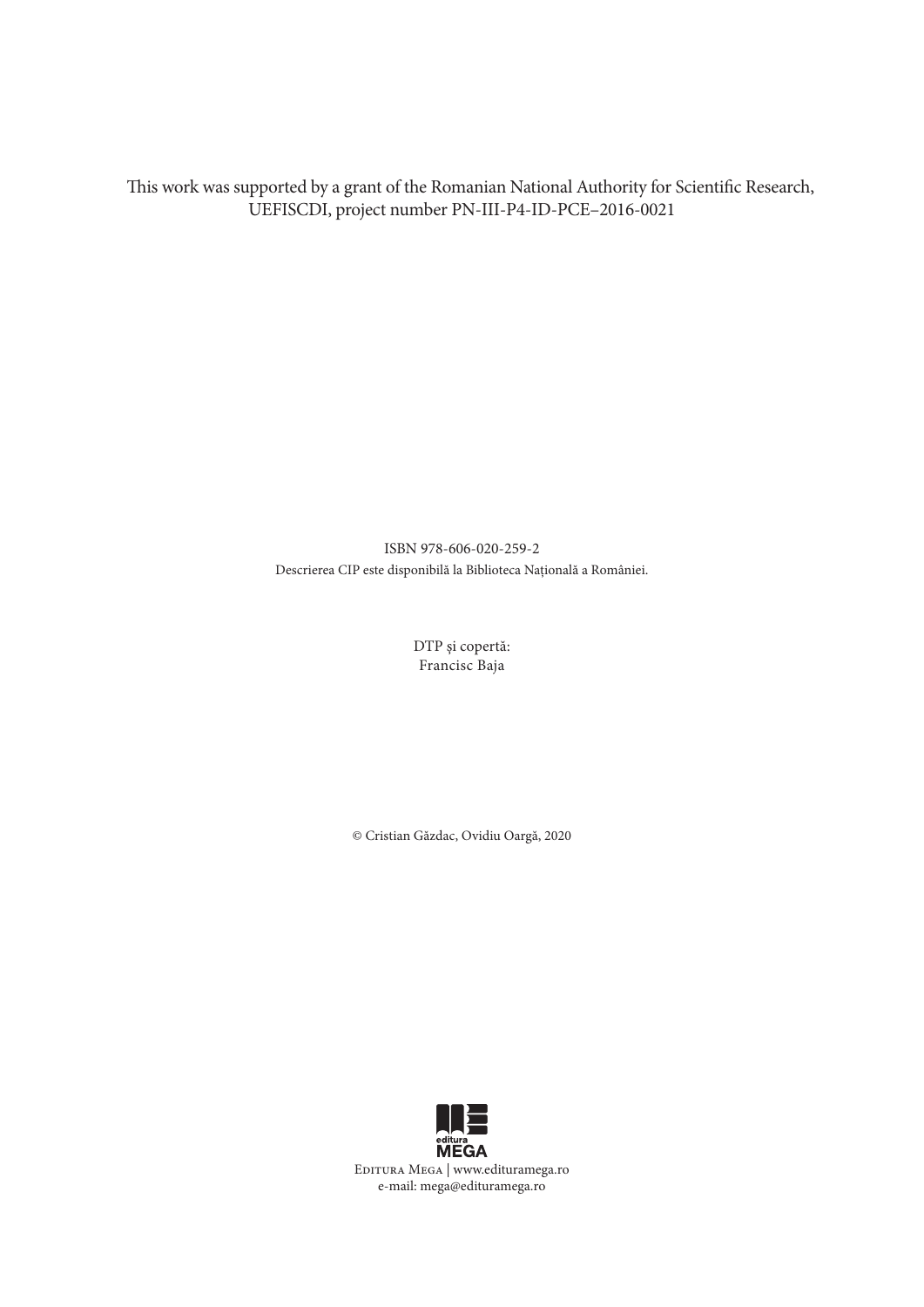*To The Vlăduțiu Family – Iris, Ana, Mihai – with friendship*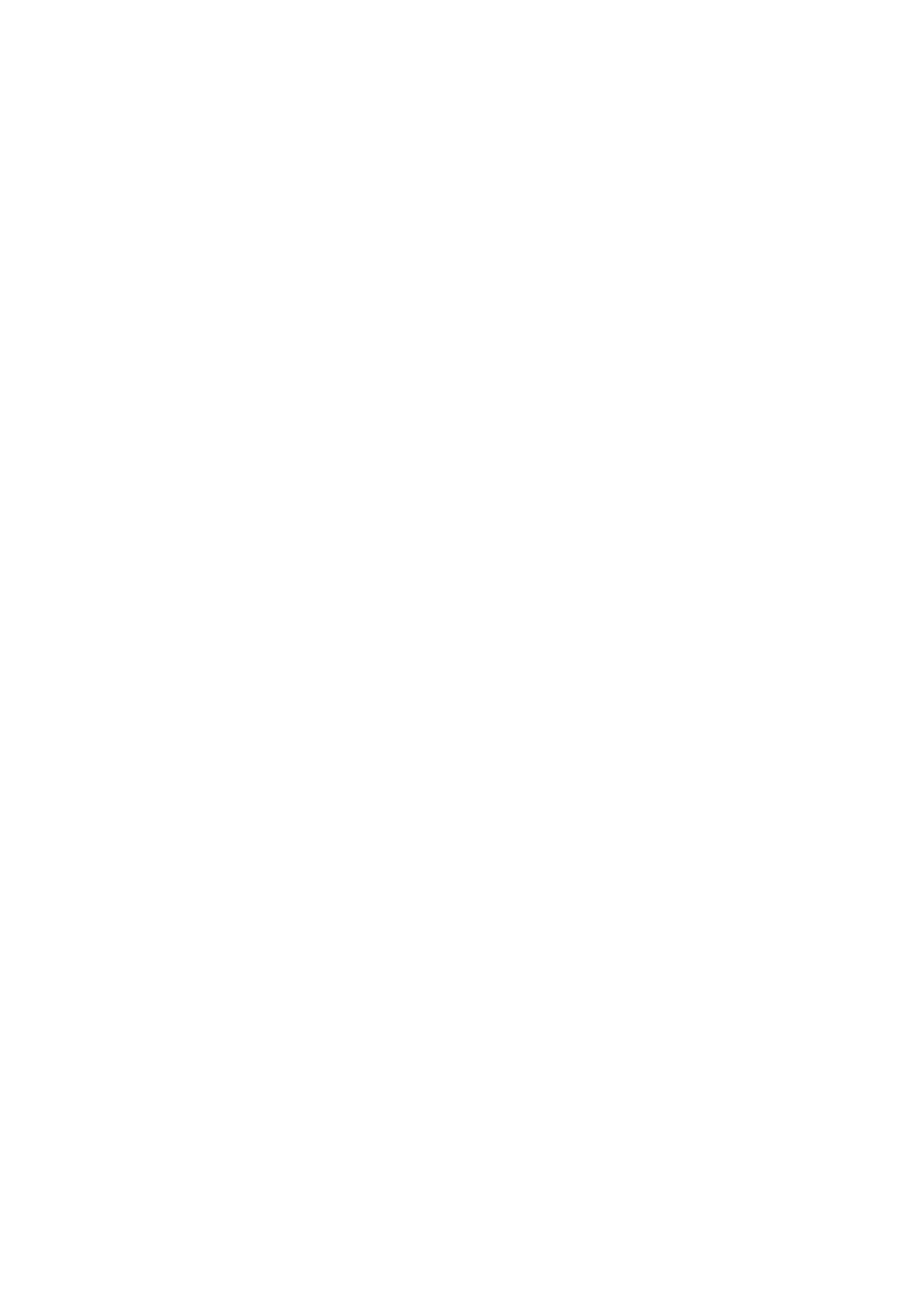# **COUNTERFEITING FOR HOARDING?**